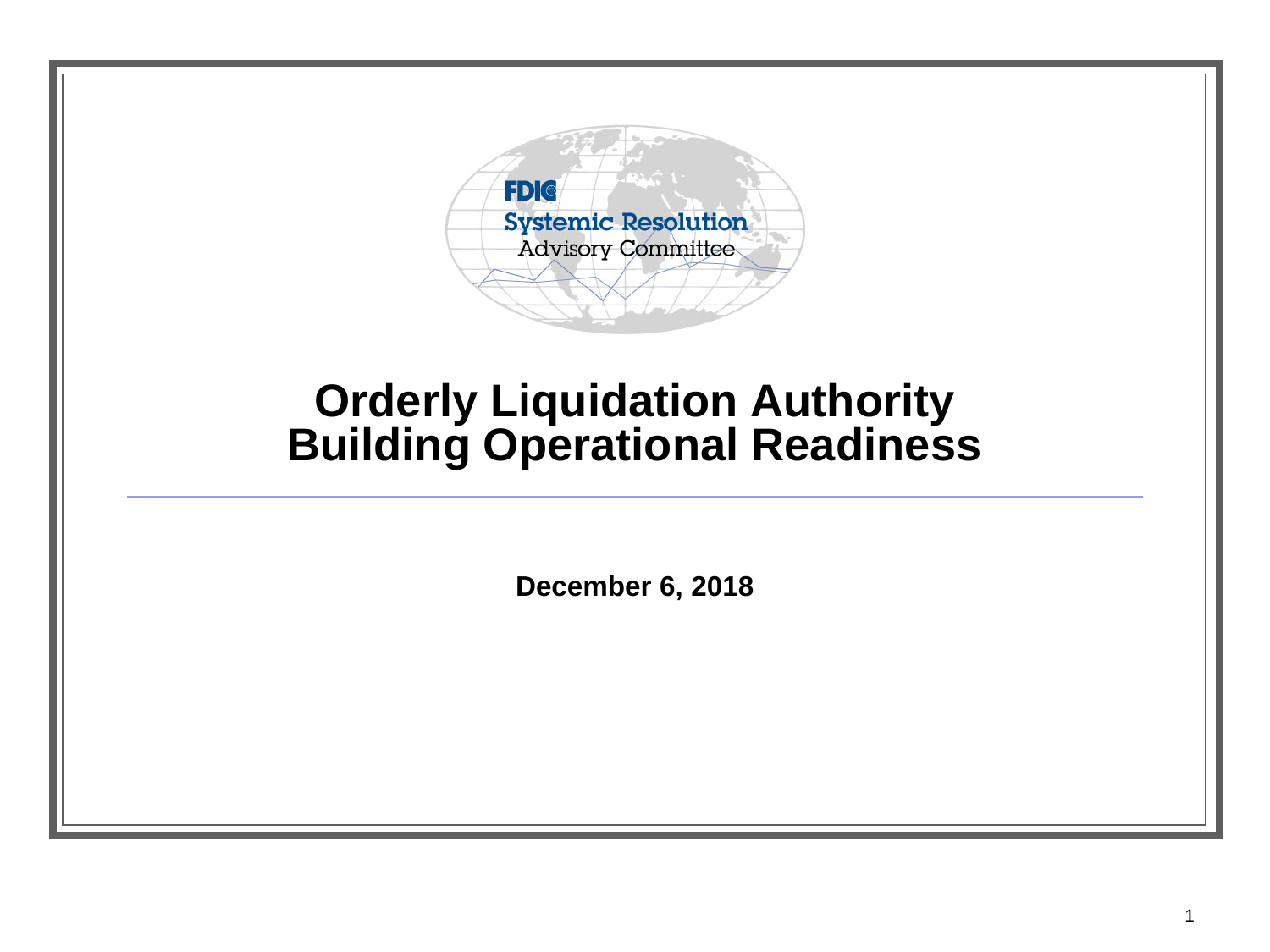## **Overview**

- Orderly Liquidation Authority (OLA) resolution planning **benefits significantly from the Title I process**
- The FDIC has established a **comprehensive program** for building and maintaining **execution readiness**
- **Increased awareness** among market participants and other members of the public of how an OLA resolution would unfold could enhance the effectiveness of the authority should it be needed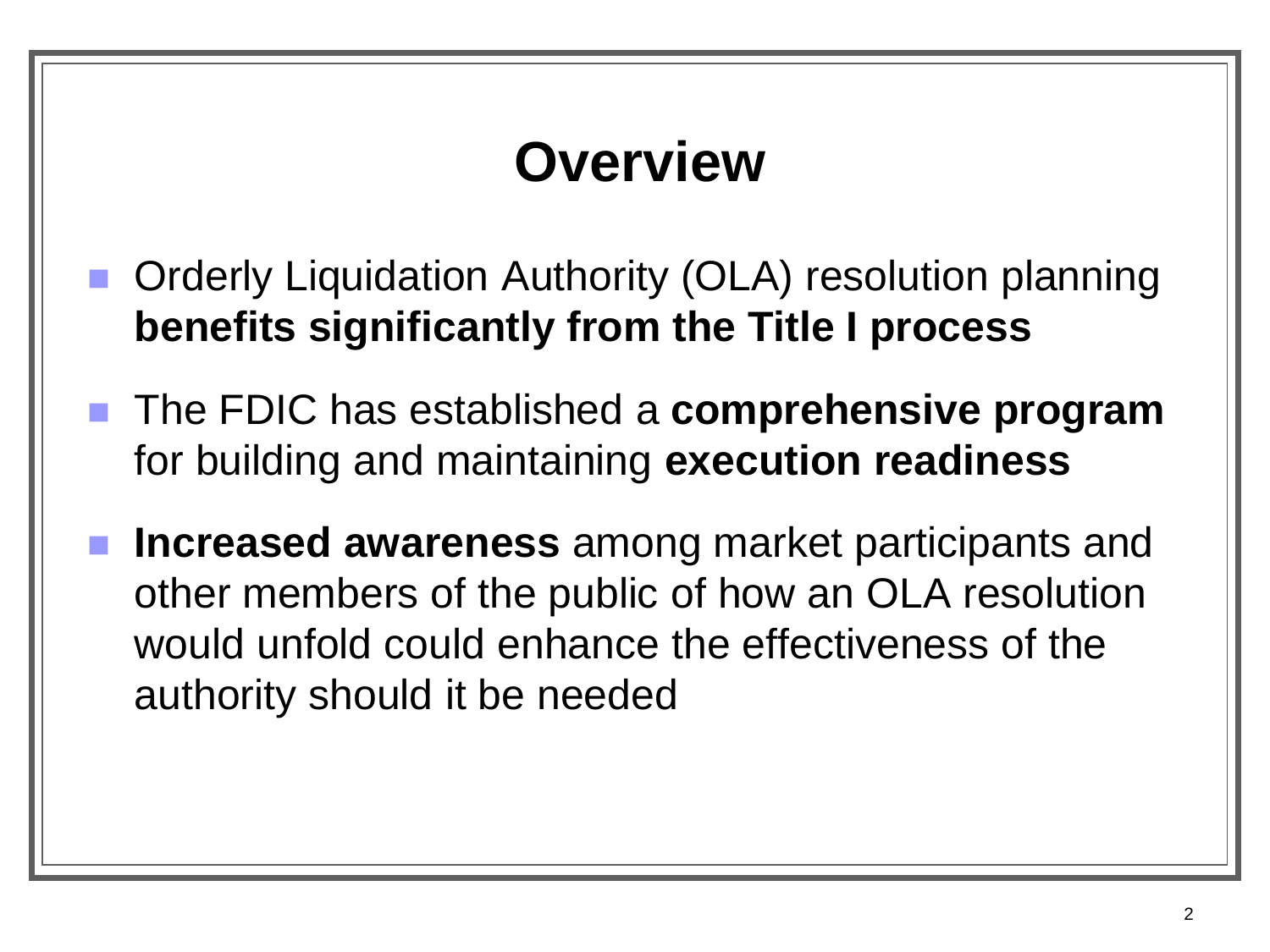## **Role of OLA in U.S. Resolution Regime**

- Extends resolution tools similar to the FDIC's longstanding bank **resolution authorities** to non-bank financial companies—e.g., bridge authority, liquidity facility
- Serves as a **backstop to bankruptcy** where necessary to curtail systemic risk to the U.S. financial system
	- The OLA report reaffirms that bankruptcy is the "resolution method of first resort"
	- For Title I plan filers, OLA would leverage certain plan elements including processes for executing an SPOE strategy and firm capabilities
- Statute **prohibits costs to taxpayers** and provides funding strictly for **temporary liquidity support**
	- Losses are borne by equity holders and impaired creditors
	- Backstop funding through the Orderly Liquidation Fund (OLF) is available if needed to assure continuity of critical operations and minimize risk of systemic impact (industry assessment available, if necessary, to repay OLF borrowing)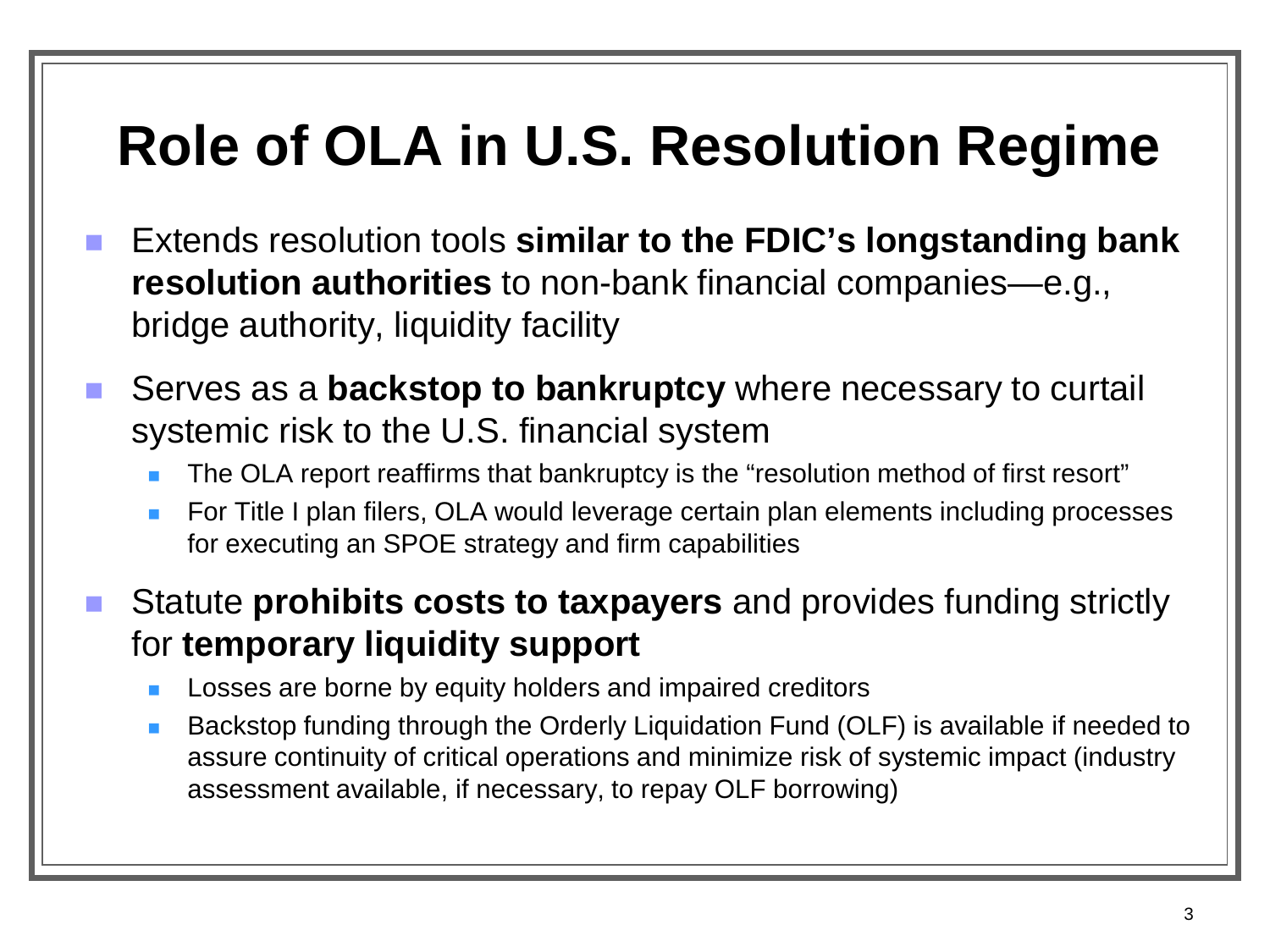### **Treasury Report Recommendations on Improving OLA**

- There are a number of important recommendations in the Treasury report, particularly those that further improve public transparency
- Specific recommendations from the OLA Report that we will be closely considering include:
	- Finalizing SPOE notice for comment
	- Further restricting disparate treatment of similarly situated creditors
	- Further protecting OLF advances from the risk of loss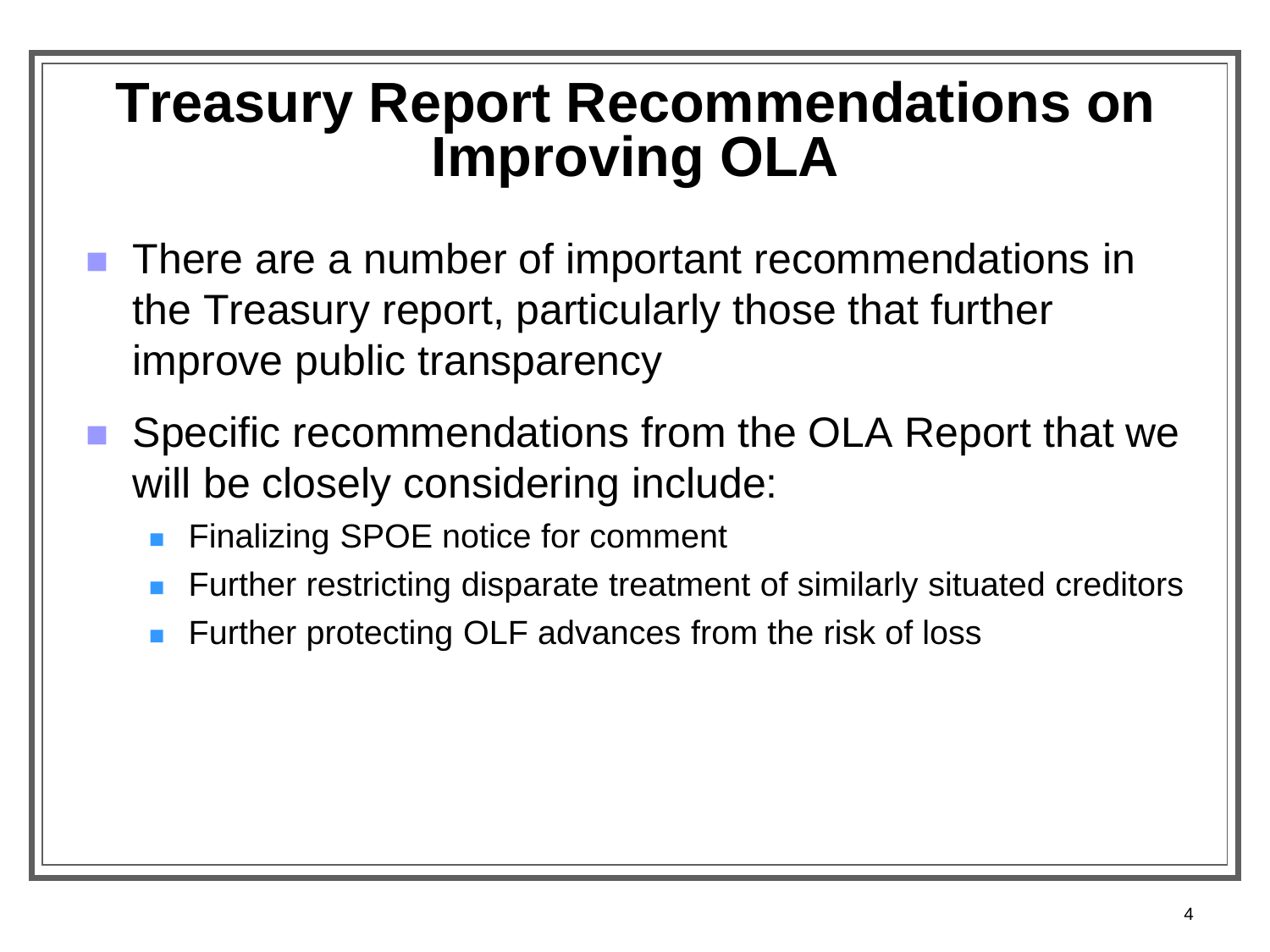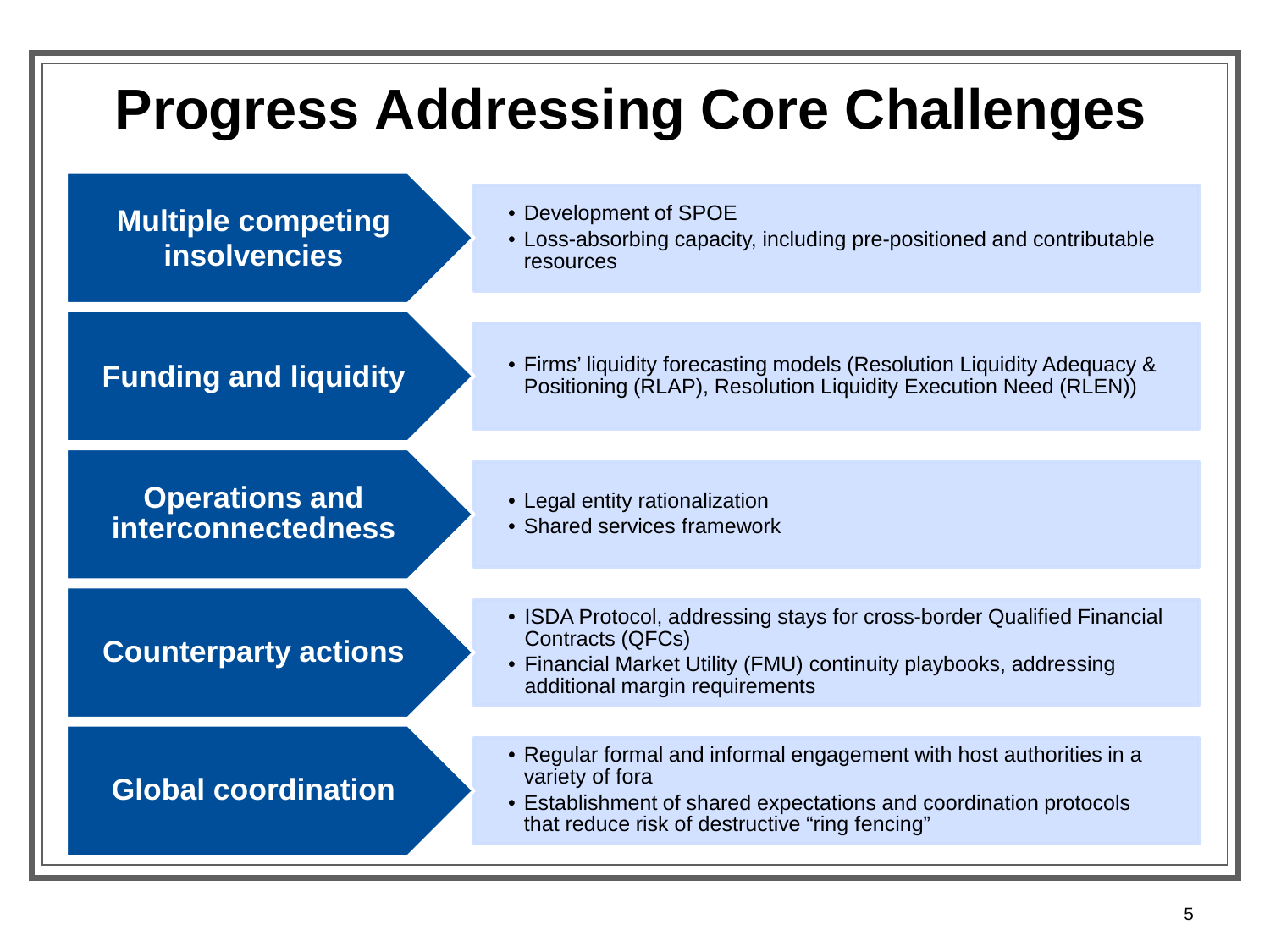### **Systemic Resolution Readiness Program**

#### **Systemic Resolution Framework**

Primary actions across core functional areas

#### **Process Documents and Testing**

Playbooks, process documents, templates, reference documents

• Operational Exercise 1 (2015)

• Operational Exercise 2 (2016)

- Principal-Level Exercises (about every two years)
	- Focused inter-agency exercises, workshops, and ongoing collaboration (e.g., 3-keys, funding)
	- Bi-lateral and multi-lateral cross-border playbook exercises
	- Internal FDIC execution readiness exercises

#### **Institution-Specific Planning**

Strategic alternatives, operational considerations, cross-border coordination

- Title I plan reviews
- Firm-specific strategic OLA analysis (annual)
- Cross-border Crisis Management Groups (annual)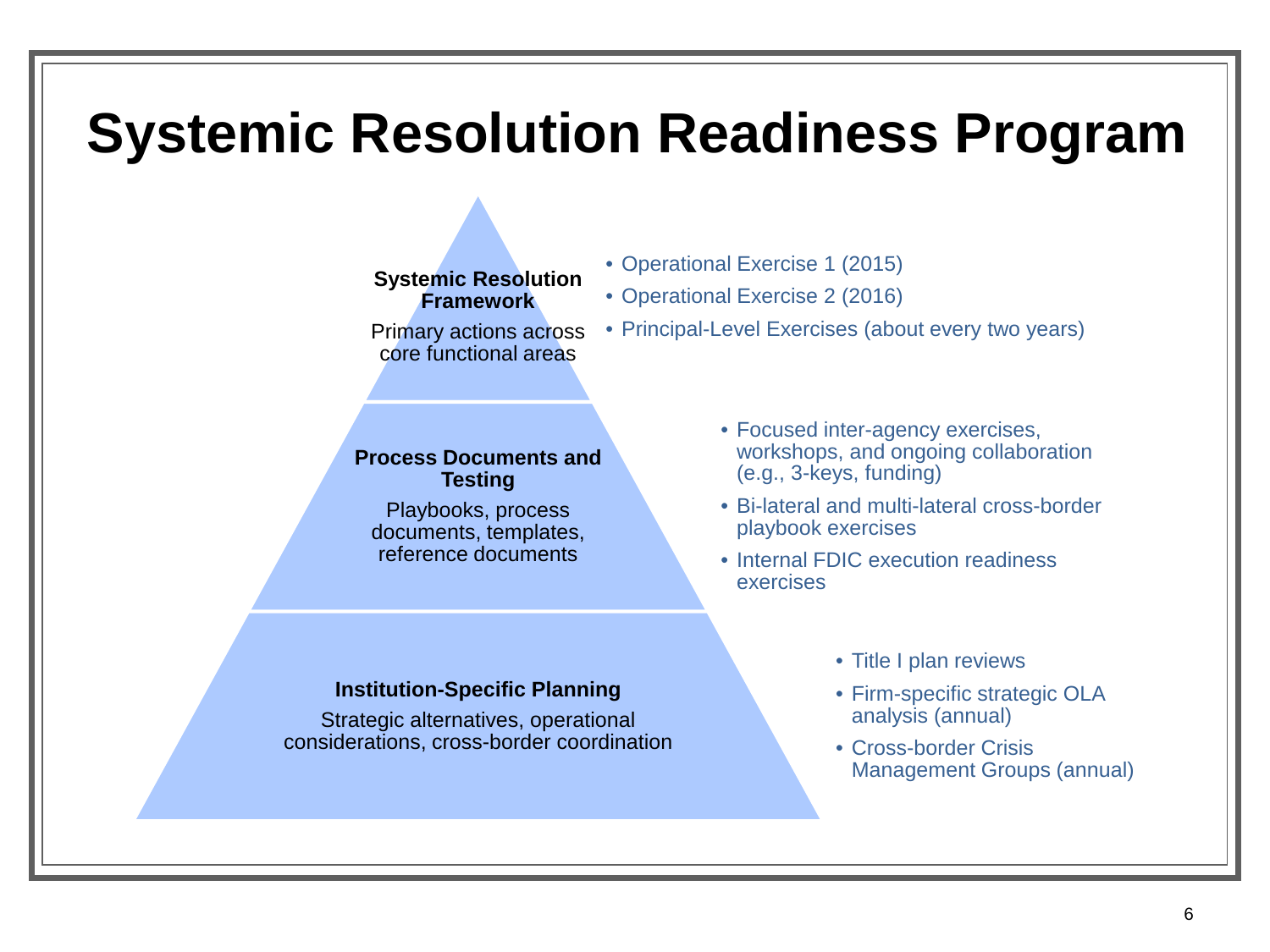## **OLA Processes Supported by Firm Capabilities Established Through Title I**

#### **Mapping recovery and resolution actions through "runway"**

 Governance mechanisms and associated triggers provide another tool for assessing the trajectory of a firm's condition across the crisis continuum, and for anticipating associated actions

#### Addressing capital needs at material entities

 Resolution Capital Adequacy & Positioning (RCAP) and Resolution Capital Execution Need (RCEN) modeling calculate and position loss-absorbing resources in the locations most needed, and serve as a basis for determining recapitalization needs

### **Projecting liquidity stresses across the group**

 RLAP and RLEN modeling assess the factors that drive liquidity stresses and project the location and timing of liquidity needs

### Delivery of communications

 Communications playbooks can be leveraged to deliver messaging to the broad array of stakeholders that must be reached upon entry into resolution—firm personnel, counterparties, customers etc.

#### **Other**

- Continuity of access to FMUs (FMU playbooks)
- Continuity of shared services (resolution-friendly contracts, working capital)
- Retention of key operational staff (retention plans)
- Objects of sale (divestiture playbooks, data rooms)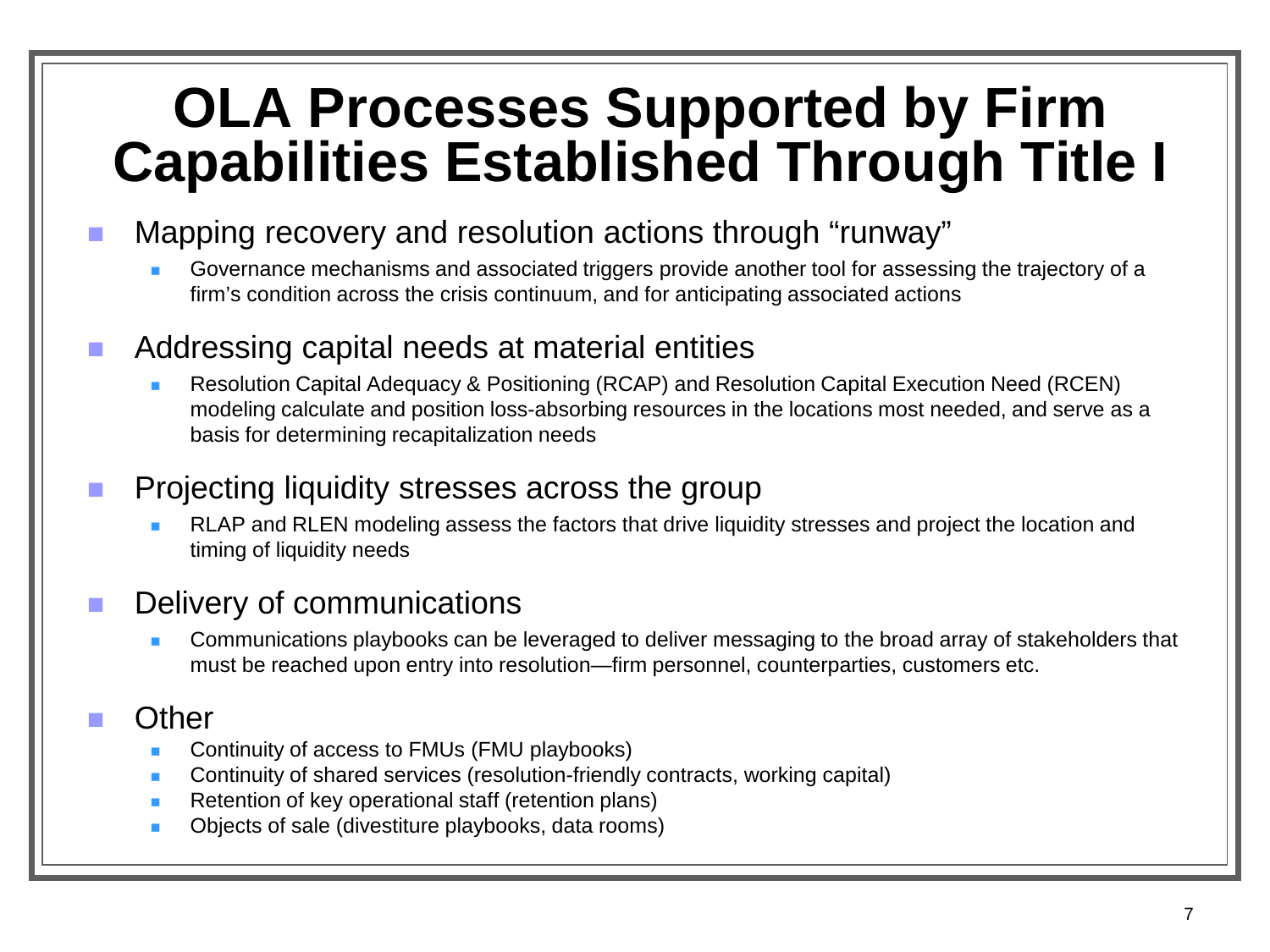| <b>Bridge Governance</b>                                               |                                                                                                                                                                                                                                                                                                                                                                                                                                                                                 |
|------------------------------------------------------------------------|---------------------------------------------------------------------------------------------------------------------------------------------------------------------------------------------------------------------------------------------------------------------------------------------------------------------------------------------------------------------------------------------------------------------------------------------------------------------------------|
| <b>Balanced Approach</b>                                               |                                                                                                                                                                                                                                                                                                                                                                                                                                                                                 |
| <b>FDIC</b> retains<br>certain key controls                            | Approval of:<br>Orderly Liquidation Plan (OLP) for reorganization of the Bridge<br>Amendments to articles of association and bylaws<br><b>Bridge Board of Directors</b><br>Appointment of CEO or other designated senior executive officers<br><b>Material divestitures</b><br>Any mergers, consolidation or reorganization of Bridge<br>Oversight of funding plan, including approach to use of Orderly Liquidation<br>Fund (OLF)<br>Independent auditor, valuation consultant |
| <b>New Bridge Board</b><br>and CEO oversee<br>day-to-day<br>operations | Manage operations consistent with governing documents and OLP<br>Continued oversight of subsidiaries, which continue to operate under their<br>existing governance and regulatory structures<br>Retain approved contractors for asset valuation and audits<br>Manage funding and make intercompany advances<br>Hire and terminate officers and employees (other than designated key officers)                                                                                   |